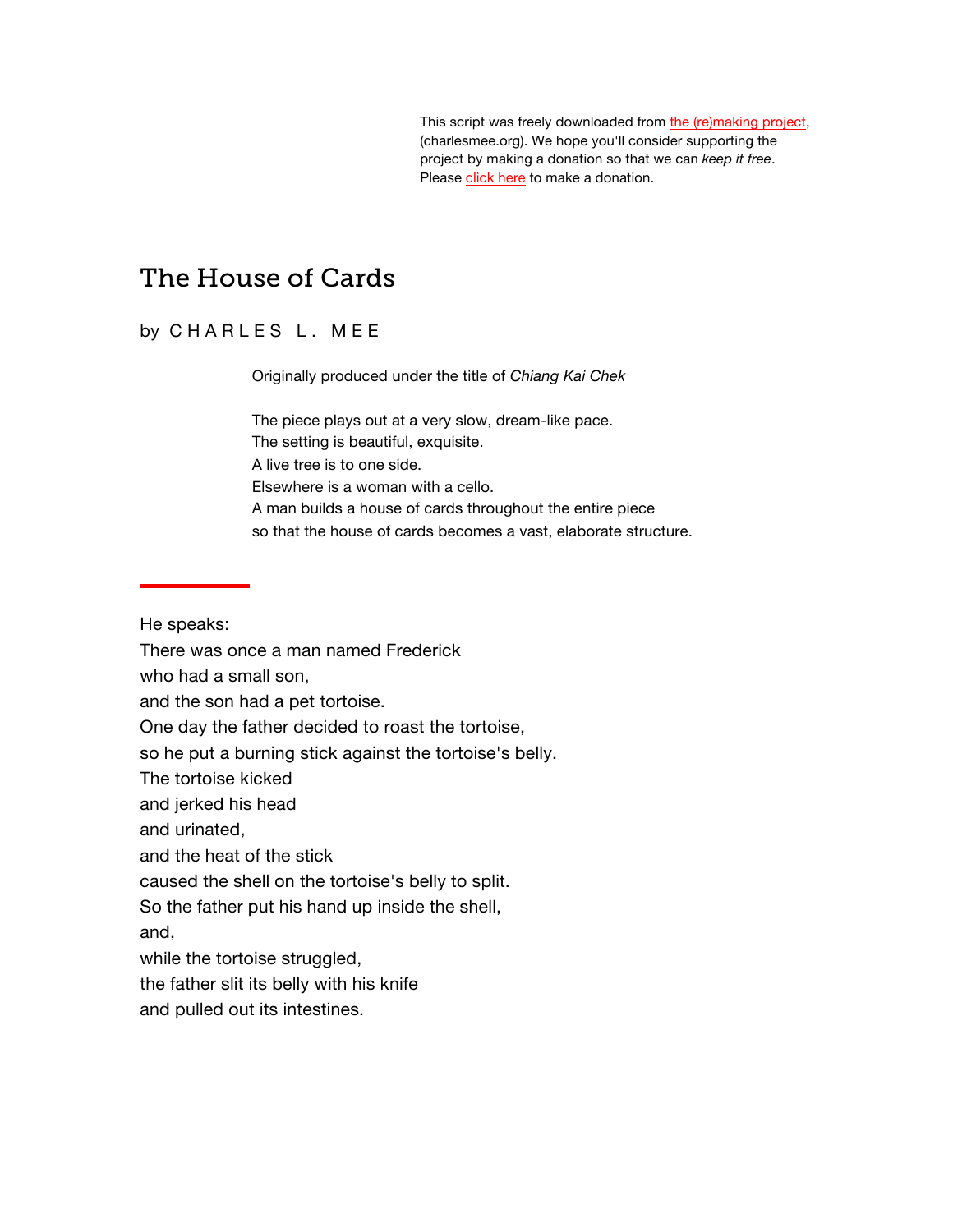By this time, the tortoise had pulled a little into its shell and was trying to hide there, with his head between his knees, looking out. And meanwhile the little boy had come to see what his father was doing.

And when the boy saw the tortoise, he put his own arms up beside his head and looked out just the way the tortoise looked out of his shell.

And now the father reached in and took hold of the tortoise's heart, which was still beating, and flipped the tortoise over onto the ground, and while the man pulled out its heart, the tortoise jerked violently. And the father said to the son, you see, the tortoise like the earth itself, or like a man is a slow, tough creature that can live on a while even after its heart is gone.

[SUDDENLY, SLAMMING INTO THE LAST WORD HE SPOKE, A DEAD OPERA SINGER CUTS LOOSE WITH A HEART BREAKING ARIA FROM A SCRATCHY RECORDING 100 YEARS OLD.]

I sometimes wonder: what would it be like to have an exquisite sense of things?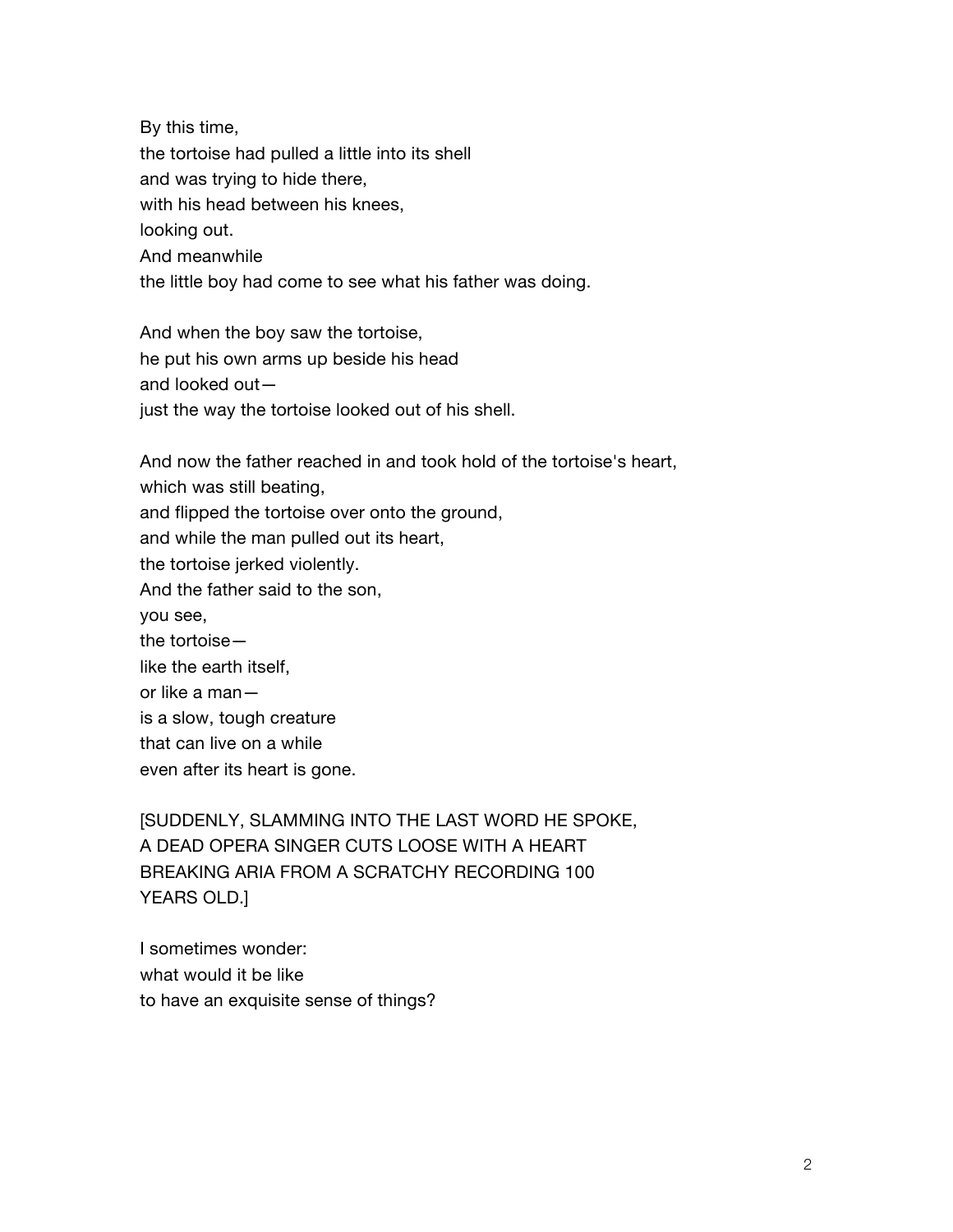An Oriental sense.

You would say, for instance: there are elegant things duck eggs wistaria blossoms the Pride of China tree the Sweet-scented marvel-of-Peru

You would say: there are things that are both near and distant at the same time Like the course of a boat across a lake. Like paradise. The relations between a man and a woman.

Or things that give a clean feeling. An earthen cup. A new wooden chest.

### [THROUGHOUT THE FOLLOWING, MAYBE, THE OCCASIONAL SHARP SOUND OF SHATTERING GLASS]

Of all human qualities, the greatest is sympathy. Or compassion. For clouds even. Or snow. I love a child eating strawberries. A white jacket over a violet vest. Club moss. Beach parsley. The pear tree. The earth itself. Dirt. The sunlight you see in water as you pour it from a pitcher into a bowl.

In spring I think the dawn is most beautiful.

In summer the nights.

In autumn the evenings when the sun has set and your heart is moved by the sound of the wind and the hum of the insects.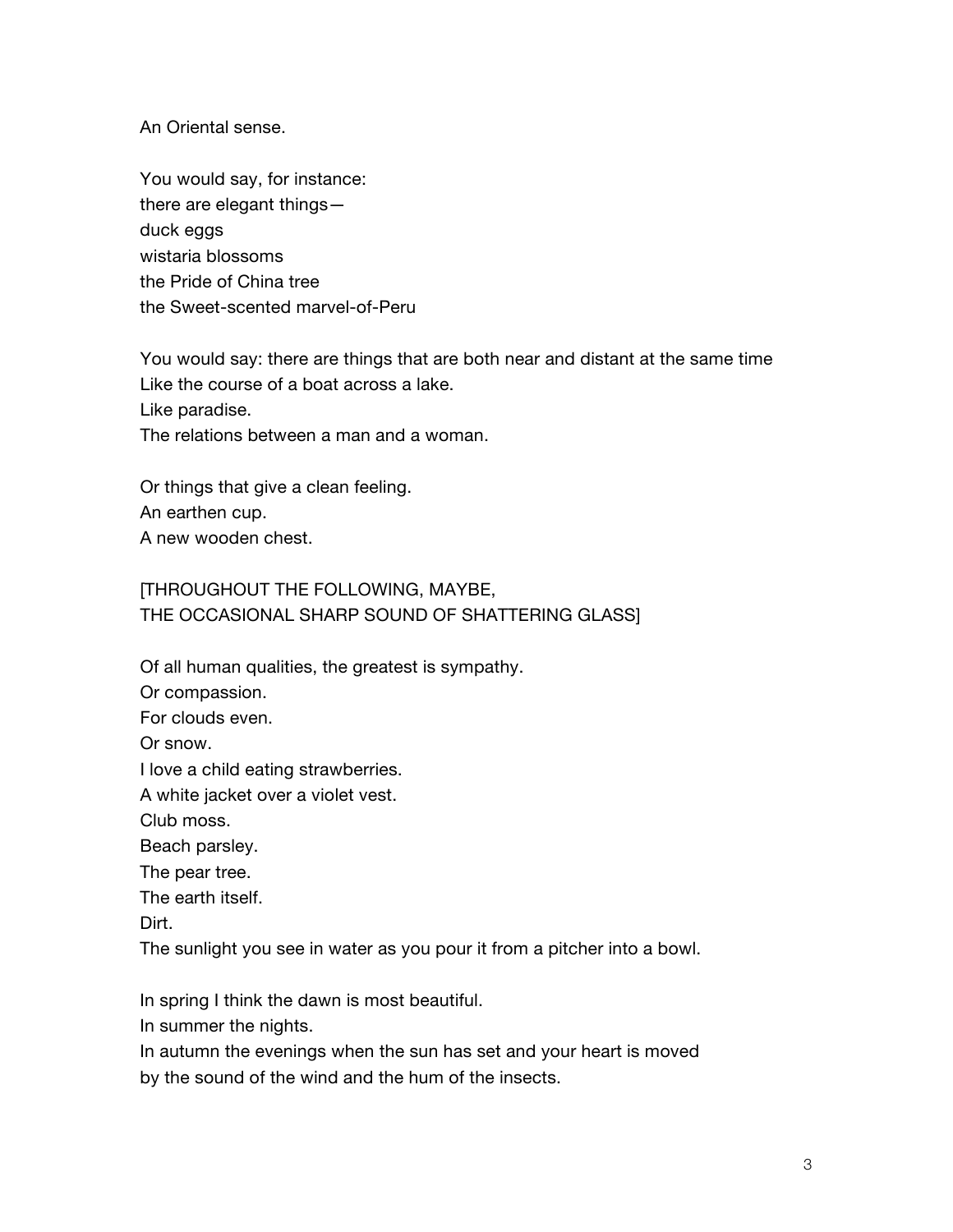In winter the early mornings, especially when snow has fallen during the night, or the ground is white with frost, or even when there is no snow or frost, but it is simply very cold, and someone hurries from room to room stirring up the fires and bringing charcoal or wood, and then, as noon approaches, no one bothers to keep the fires going, and soon nothing remains but piles of white ashes.

[THE SOUND OF AN ELEPHANT'S FOOT REPEATEDLY SLAMMING THE REVERBERATING STEEL DOOR OF HIS CAGE. THE MAN LISTENS TO THIS SOUND FOR A WHILE, THEN CONTINUES SPEAKING, AND THE SOUND OF REVERBERATING SLAMMING CONTINUES THROUGH THE FOLLOWING TEXT.]

Or you could say, for no reason at all: there is something frightening to me about the branches of the camphor tree, about the way they are so tangled. They make a person feel estranged from the tree in a way. And yet, it's because the tree is divided into so many branches that sometimes the image of the tree is used to describe people in love.

And then there are things that cannot be compared to anything else.

As, when you've stopped loving someone, you feel as though the person you love has become someone else entirely, even though she is still the same person.

### [WHALE SONG]

There is a kind of wolf which is also a part of nature whose brains grow larger and smaller with the moon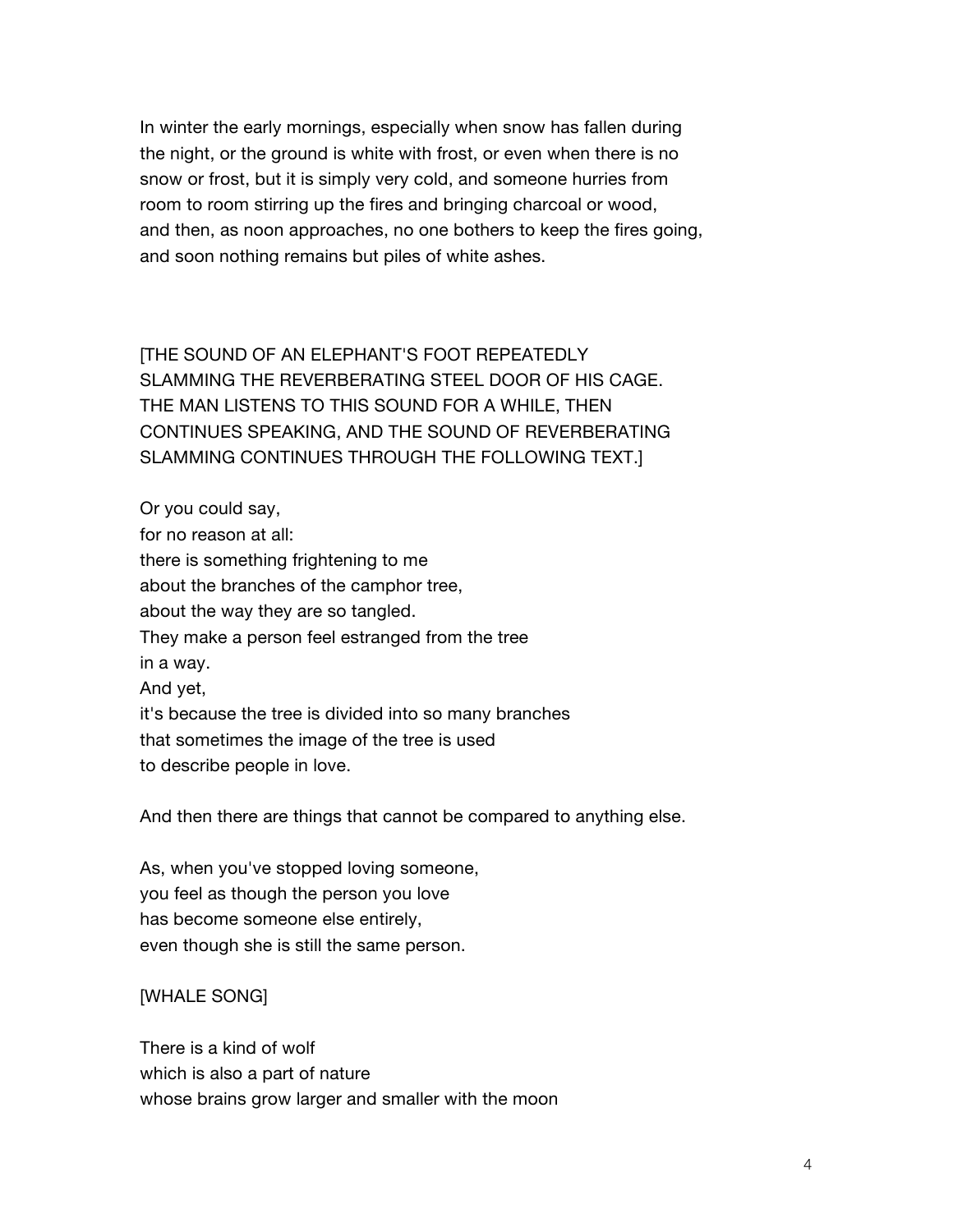and whose neck is on a bone that is very straight and won't bend. So that when it wants to turn and look at something, it has to turn its whole upper body. And sometimes it will eat a kind of earth to make its body heavy, so that when it attacks a horse or an ox or an elk or some such strong animal it will take the big animal by the throat and hang there, and it will be heavy enough finally to bring the big animal down. The gulon feeds on carcasses. Whenever he finds a carcass he eats so much that his stomach stands out like a large bell. Then he looks for some narrow space between two trees and he pulls his body through the space to push out the food he has eaten. And so, being emptied, he can feed again. And so he continues eating and emptying himself until everything has been eaten.

[SOFTLY, HEARTBREAKING MUSIC COMES UP UNDER THE FOLLOWING DIALOGUE.] Of all living creatures, the elephant is the most noble. It will bury its own dead with dust and earth and green boughs.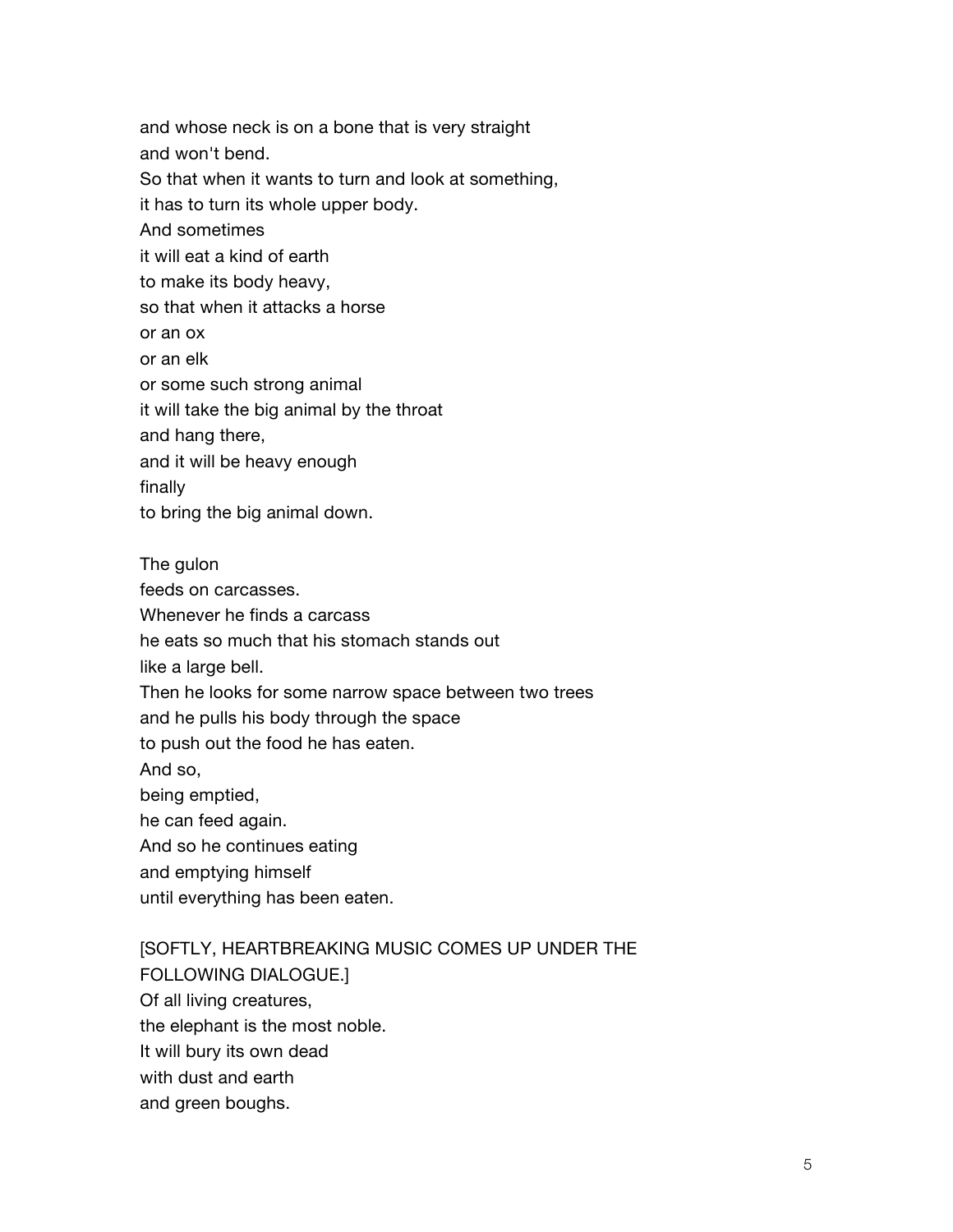It will not pass by the body of one of its own without stopping to grieve at their common misery and perform the rites of burial.

They are chaste creatures, and monogamous, and modest about procreation. They will seek woods and secret places and sometimes water lakes or ponds or streams and while they copulate they turn their heads toward the East.

There was an elephant in Egypt once who was in love with a woman who sold corals. This same woman was loved by Aristophanes of Byzantium and Aristophanes rightly complained that never before had a man had to compete with an elephant for the love of a woman. One day, at the market, the elephant brought the woman certain apples and put them into her bosom, holding his trunk there a great while, handling and playing with her breasts.

They like flowers and ointments. They love a meadow filled with flowers. They will bathe often, and are well-known for their gentleness.

They can be killed with ditches. If fruit and flowers are placed in a ditch and then the ditch is covered over with boughs and leaves, the elephant will fall in and impale itself on sharpened stakes.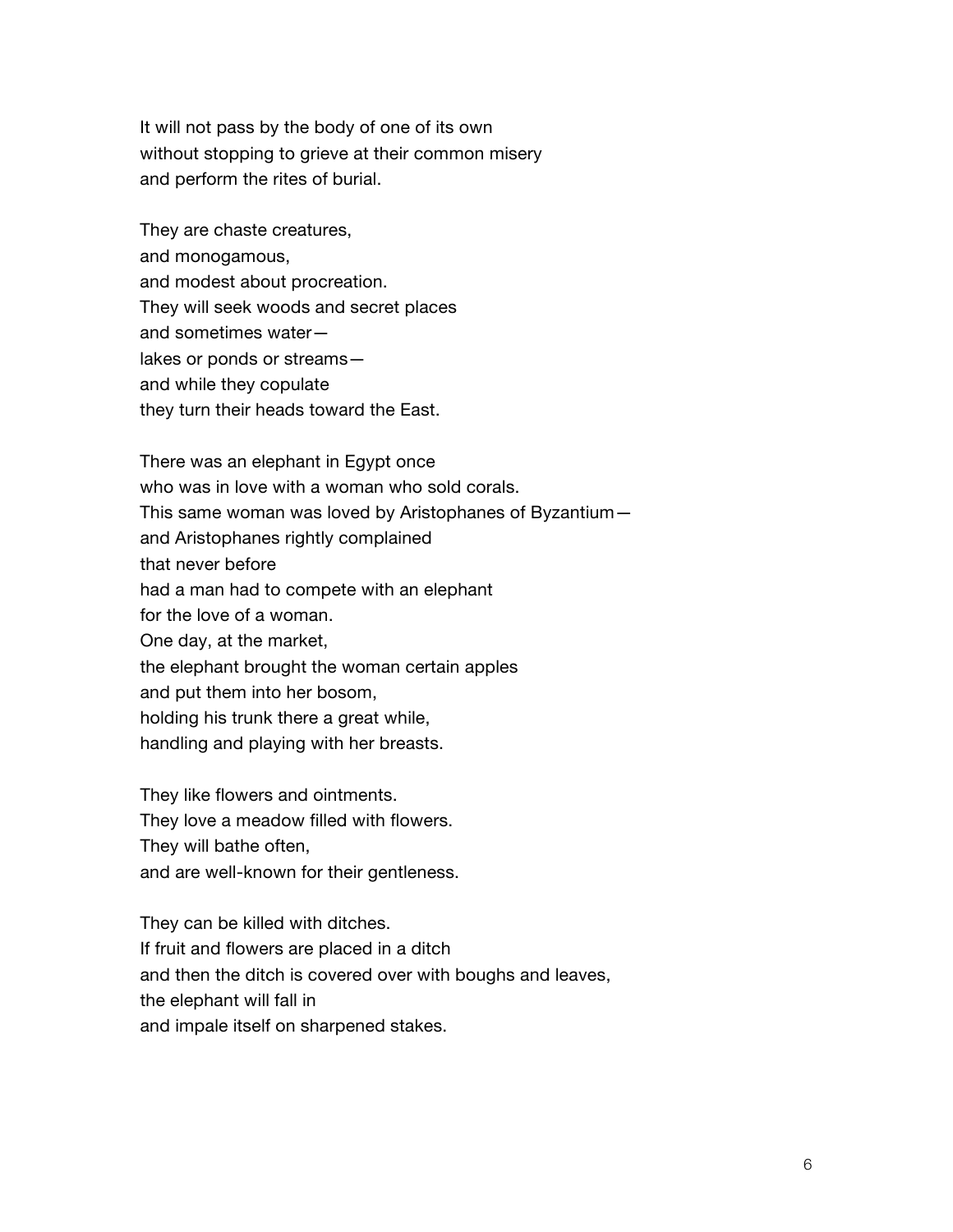You could say: I am not an elephant.

What would be wrong with that?

You could say: I am not a root. I am not a berry.

What would be wrong with that?

And yet this is how the trouble so often begins.

[THE WOMAN PLAYS THE CELLO. THE MAN, MOTIONLESS, LISTENS TO HER PLAY A LONG, HEARTBREAKING CLASSICAL PIECE.]

Now, of course, random passersby are being stopped on the street asked for their opinions on various matters, and, according to their answers, beaten up.

[BLINDINGLY BRIGHT WHITE LIGHT WHIRLS AROUND THE STAGE, LIKE THE REVOLVING LIGHT ON A POLICE CAR, BUT WHITE.]

A woman was holding a baby in her arms begging that she be shot first and that the baby be spared. There was a crowd on the other side of the fence, raising their hands to take the baby if it should be passed over to them. The woman was about to hand her baby to the crowd when the soldier took it from her shot it twice and then took the baby in his hands and tore it as one would tear a rag.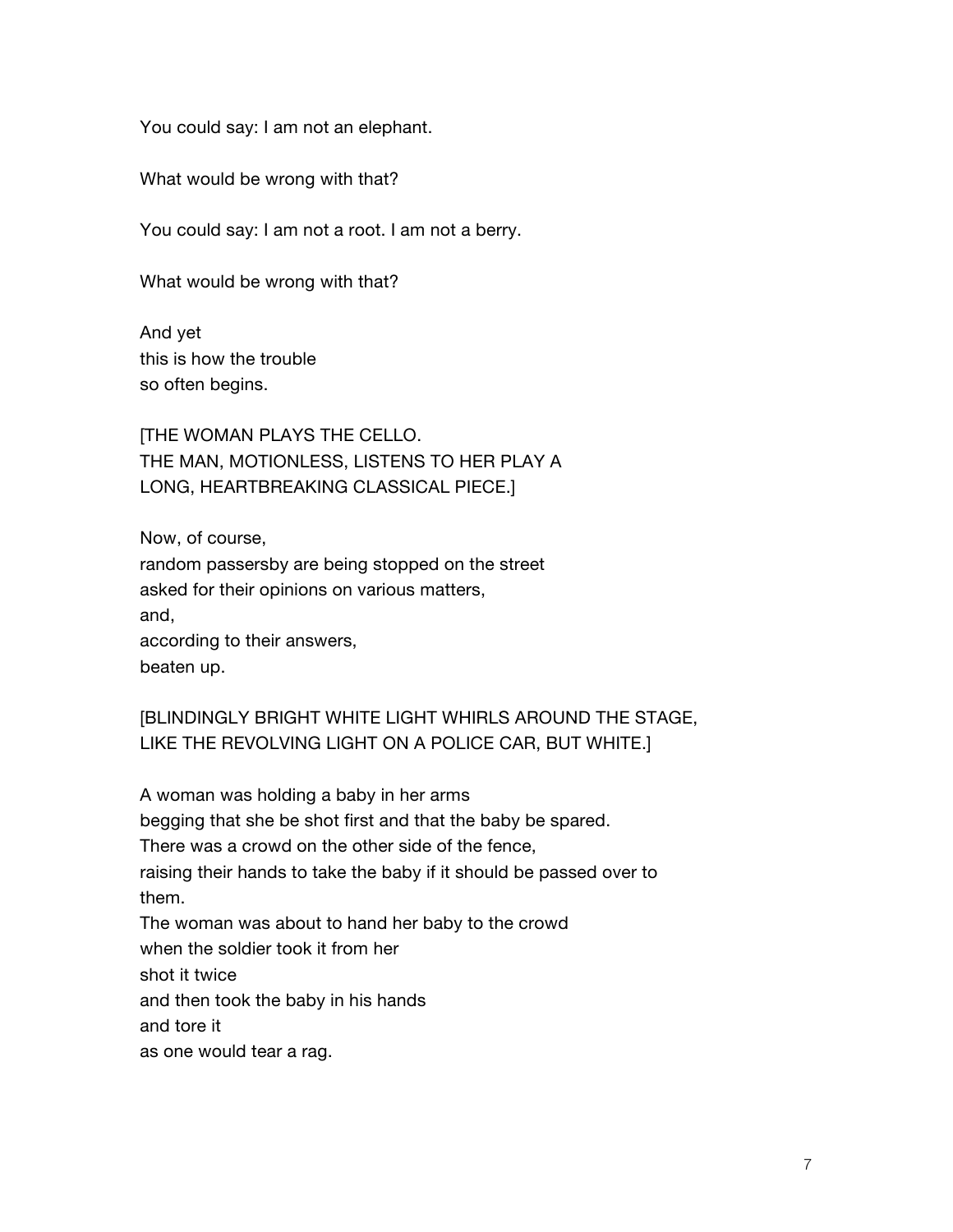I have heard it said: that the white of an egg will close a wound; an earth worm in vinegar or an earth worm in honey or pounded with cypress leaves will close a wound; a slice of veal will keep a wound from swelling; the bark of an elm will close a wound; fresh dung or dung that is dried and powdered is good for a wound made by iron; goat dung kneaded in vinegar good for ulcers of the shin; that dog's blood is good for a poisoned arrow; that a mouse cut in two is good for snake bite; that for any painful wound a pebble right side up; and that the one who applies it must not look back, or move out of the shade; that, for a callous of the foot, one should apply the ash of an old shoe. In my own experience, this has not been true.

### [THE SOUND OF A 19TH CENTURY FACTORY, A DEEP LOW LEVEL HUM, AND A RELENTLESS, STEAM-DRIVEN POUNDING]

I myself had just come into the room and said "Good morning," when suddenly it turned bright red. I felt hot on my cheeks, and when I came to, I realized everyone was lying at one side of the room. No one was standing. The desks and chairs had blown to one side. At the windows, there was no window glass and the window frames had been blown out. After a while, I realized that my shirt, which had been white, was now red all over. I thought it was odd since I was not injured. I looked around and then I realized that the girl lying

near to me was badly hurt, with pieces of broken glass stuck all over her body. Her blood had splashed and made stains on my shirt. And she had pieces of wood stuck in her.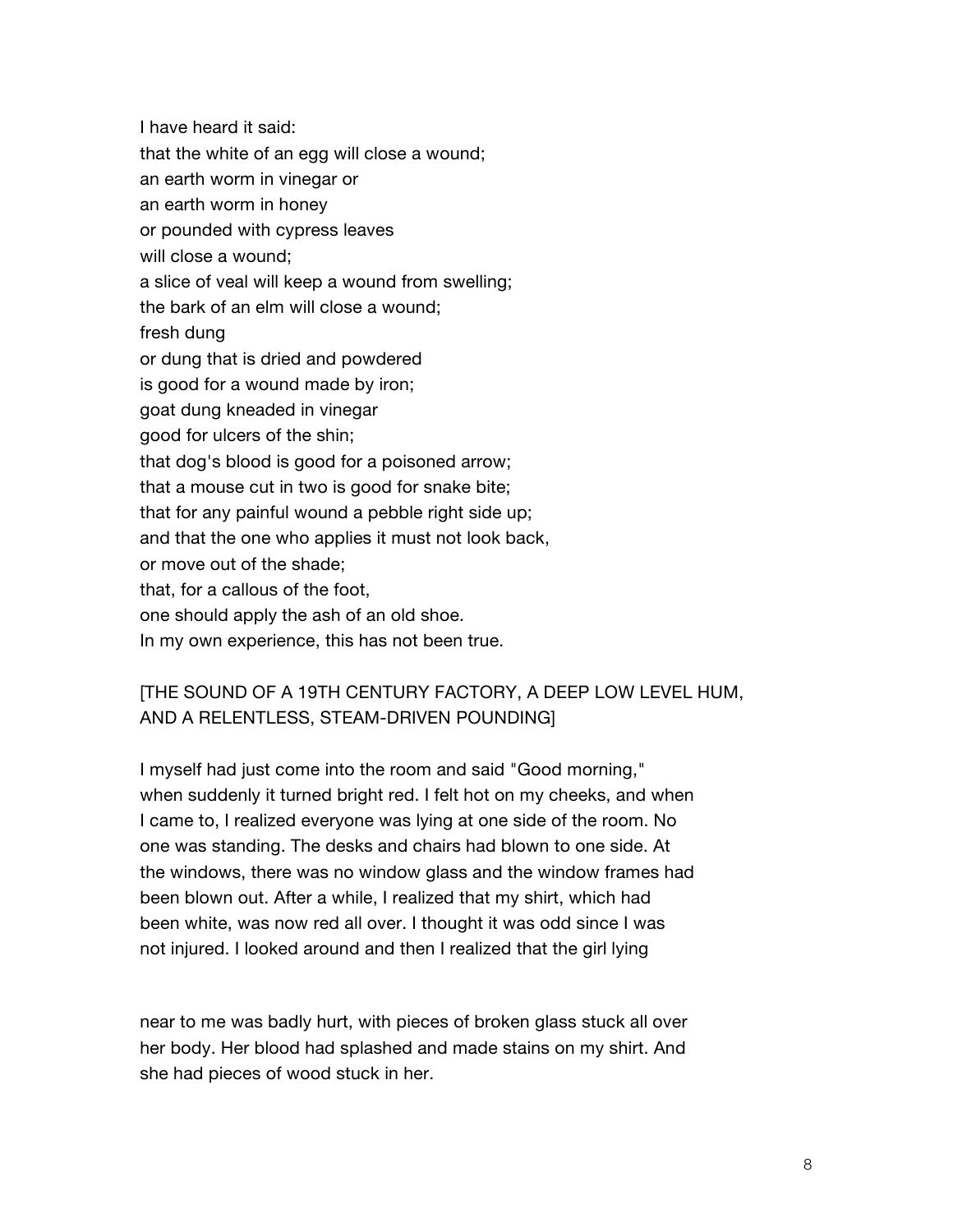I was wondering what my family were doing. I found that all the houses around had collapsed for as far as I could see. Then, I looked next door and I saw the father of the neighboring family standing almost naked. His skin was peeling off the upper half of his body and was hanging down from his finger tips. He was looking for his family.

#### Some days

I remember what it's been like on a summer day when the weather's so hot you can't think what to do with yourself. You keep waving your fan but there isn't a breath of fresh air. And then, just as you're thinking to put your hand in a bowl of iced water suddenly: a letter arrives, written on a sheet of fine brilliant red paper attached to an orchid in full bloom and you think how deeply your friend must feel to have taken such trouble on a suffocating day

### [A LONG MOVIE HERE:

# KIDS PLAYING ON A BEACH IN THE SUMMER? SOMETHING BEAUTIFUL, WARM, SENTIMENTAL, NOSTALGIC]

Of course there were rules. The rules were: never put a bowl down where it might be stolen. Even when you go to the bathroom, take the bowl with you. Even when you wash your hands, hold the bowl tightly between your knees. Or think of this: you may tie your shoes not with laces but with bits of wire, you may wrap your feet with rags, you may pad your jacket with waste paper in the winter, but you may not sleep with your cap on your head. You may not go outside with your jacket unbuttoned, or with your collar raised. When you wash, you need to strip to the waist. You need to smear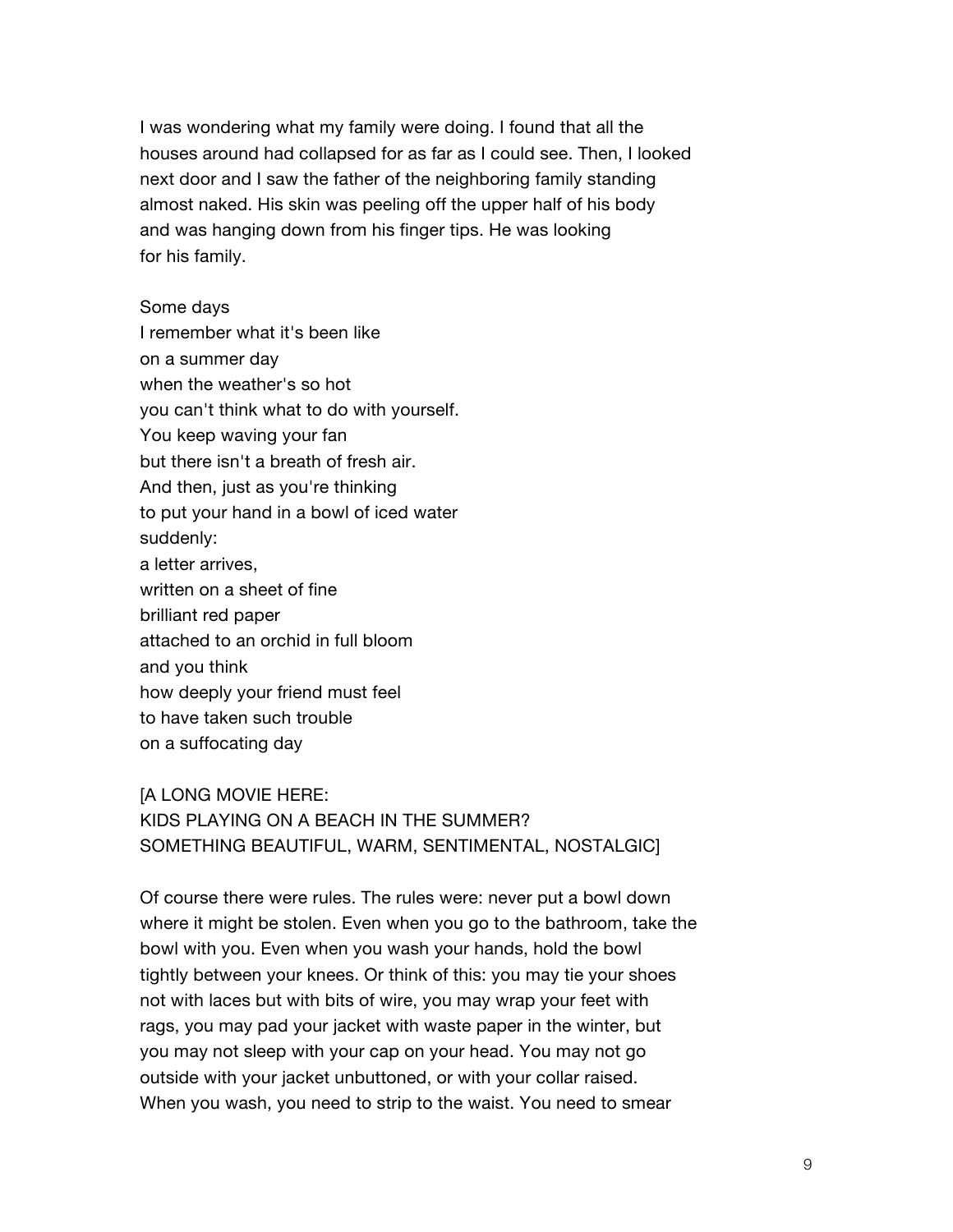your shoes with machine grease each morning. If your shoe hurts you may take it to the evening shoe exchange, but you must choose quickly and you must choose right, because there is no second chance. And, if you choose incorrectly, you will have sores on your feet, your feet will swell, the wood and cloth of the shoe will rub against your feet even more, the infection will become insupportable at last, and you will have to go to the hospital, but no one chooses easily to do this since so few return once they go to the hospital.

#### [A BLACK FEMALE OPERA SINGER SINGS AN ARIA.]

We all have the same mother. Every species that you see now drawing the breath of life has the earth as its mother. At the appointed season, the earth gave birth to every beast that runs wild among the hills.

I was once in love with a woman. I met her in the summer a married woman. As she walked toward me the sun was behind her her dress was translucent Her eyes were sky blue Sky blue I don't understand it I fell in love with her at once so fragile she seemed. I said to her: we should have a summer love affair. She didn't say no, she said: you're outrageous. I said: no, it's you who are outrageous. We met the next day—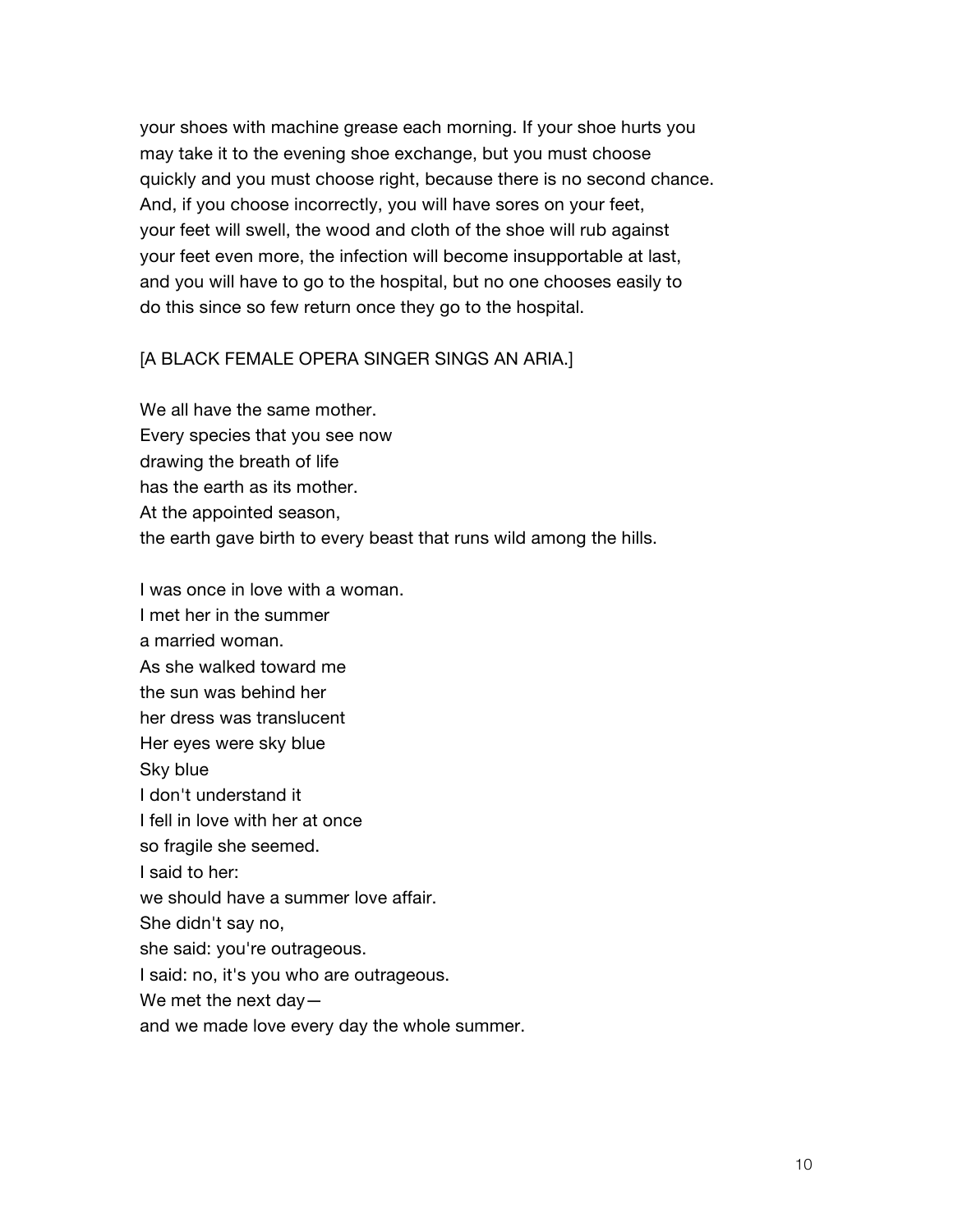And still I think of her.

One time: they rang the doorbell; they smashed the glass windows in the doors; they walked right in. They pushed the upright piano out onto the balcony, smashed the balustrade, and shoved the piano over the edge. It hit the street below. The wooden casing splintered away, and left the insides of the piano standing upright on the street in the middle of the wreckage looking like a harp.

### [A LOVE SONG FROM THE THIRTIES.]

A man went one summer to the country with a friend. What they had in mind was to cross the river by a bridge that was marked on a map; but when they got there the bridge was gone.

When was this?

## [THE CRASHING SOUND OF INDUSTRIAL ROCK MUSIC BY THE GERMAN BAND EINSTURZENDE NEUBAUTEN.]

I had a friend, a psychologist, who did an experiment on rats when he was a student in the university, and when he finished his experiment, he was faced with the problem of what to do with the rats. He asked his advisor,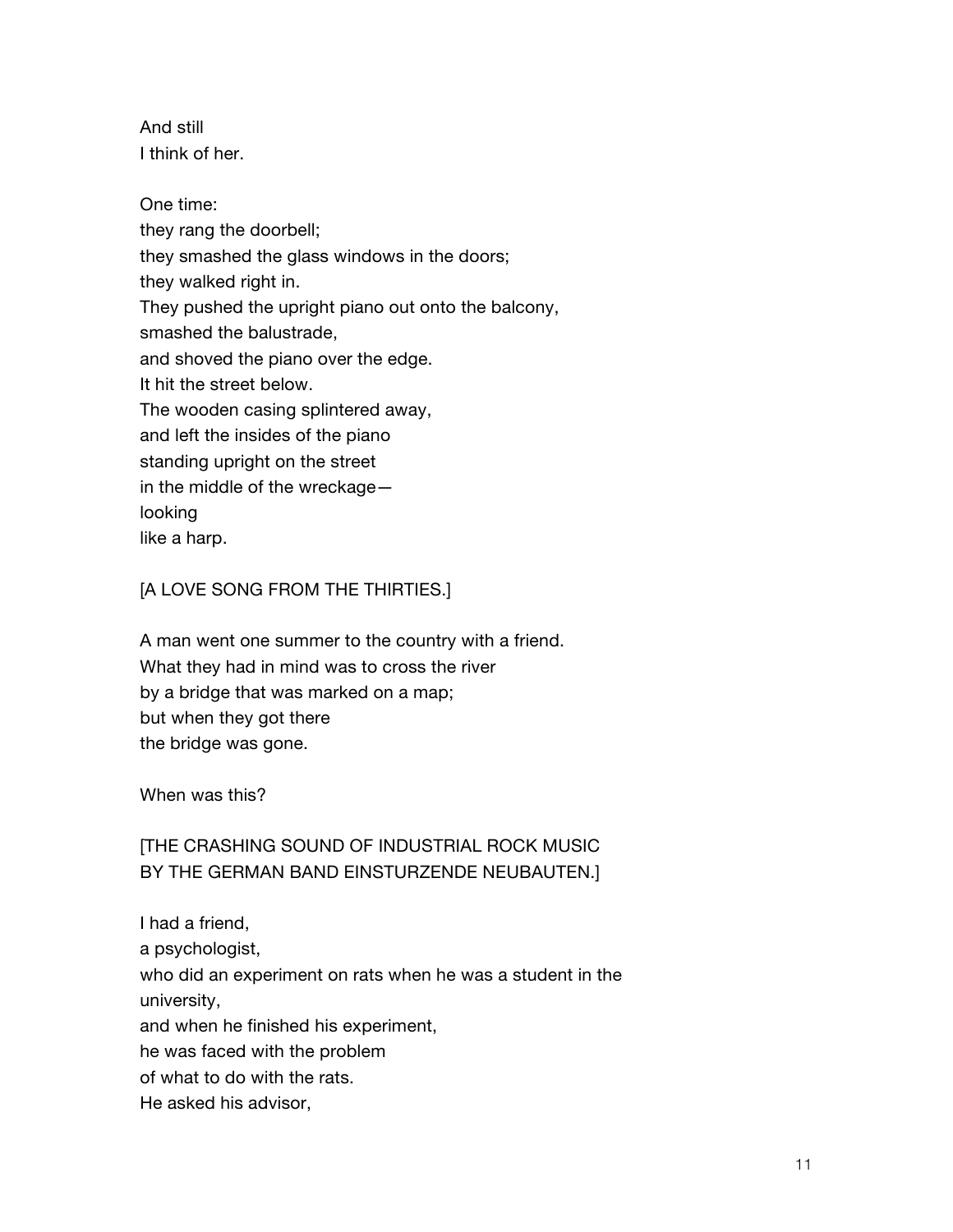and his advisor said: "Sacrifice them." My friend said: "How?" And his advisor said: "Like this." And his advisor took hold of a rat and bashed its head against the side of a workbench. My friend felt sick, and asked his advisor how he could do that even though, in fact, as my friend knew, this was not exactly a cruel way to kill a rat, since instant death is caused by cervical dislocation. And his advisor said to him: "What's the matter? Maybe you're not cut out to be a psychologist.

How would you kill a rat?

I don't know.

If you had to.

Hanging by the wrists, burning with cigarettes burning with an iron hosing with water hitting with fists kicking with boots hitting with truncheons hitting with whips exposing to cold showers depriving of sleep depriving of toilets depriving of food subjecting to abuse beating with fists and clubs hitting the genitals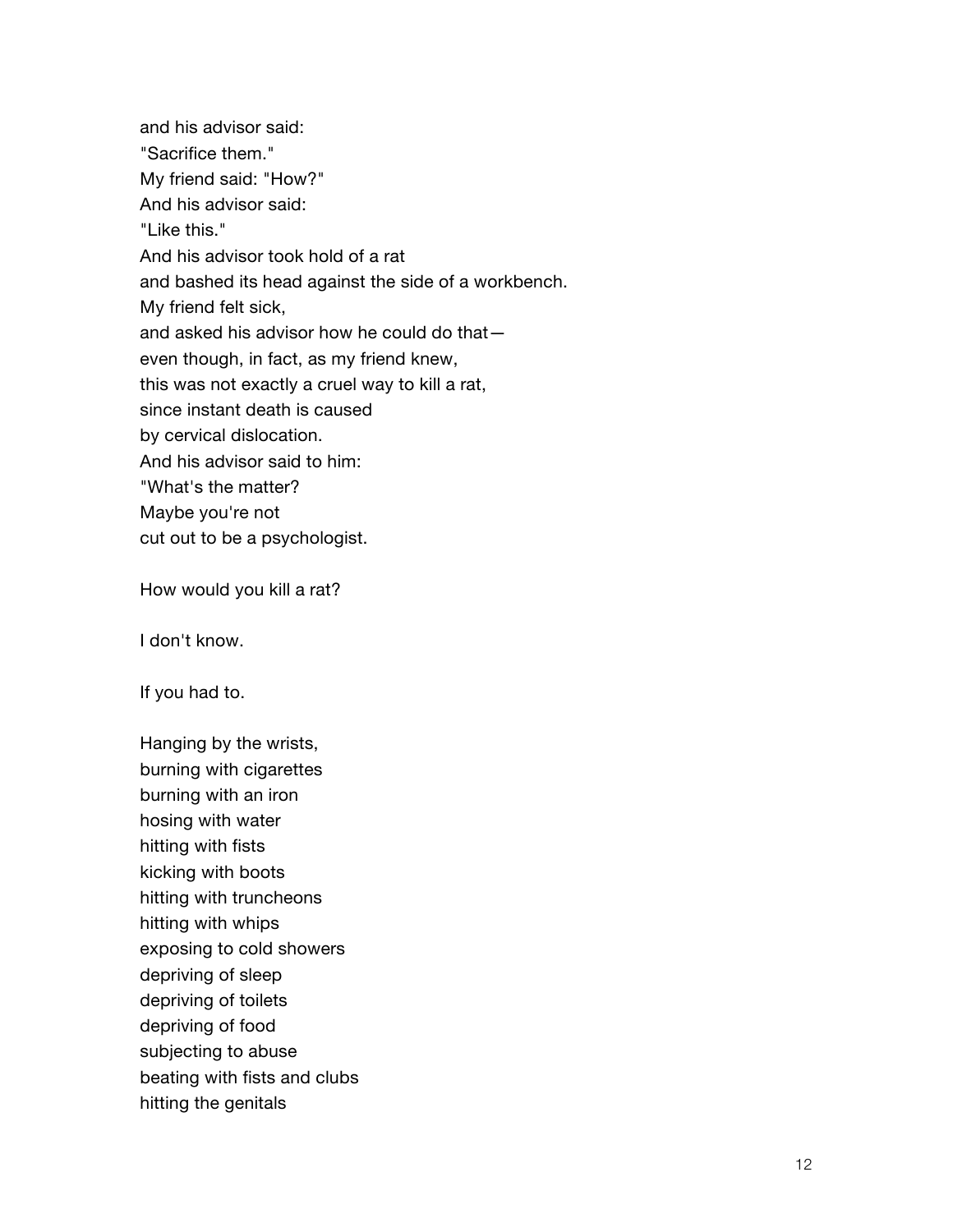hitting the head against the wall electric shocks used on the head on the genitals on the feet on the lips on the eyes on the genitals hitting with fists whipping with cables strapping to crosses caning on the backside caning on the limbs inserting sticks inserting heated skewers inserting bottle necks pouring on boiling water injecting with haloperidol chlorpromazine trifluoperazine beating on the skull cutting off the fingers submerging in water breaking of limbs smashing of jaws crushing of feet breaking of teeth cutting the face removing the finger nails wrapping in plastic closing in a box castrating multiple cutting When you think how we used to live in the ocean in the salt water

you think:

we don't live there any more.

but really, in fact, we just took the ocean with us when we came on land.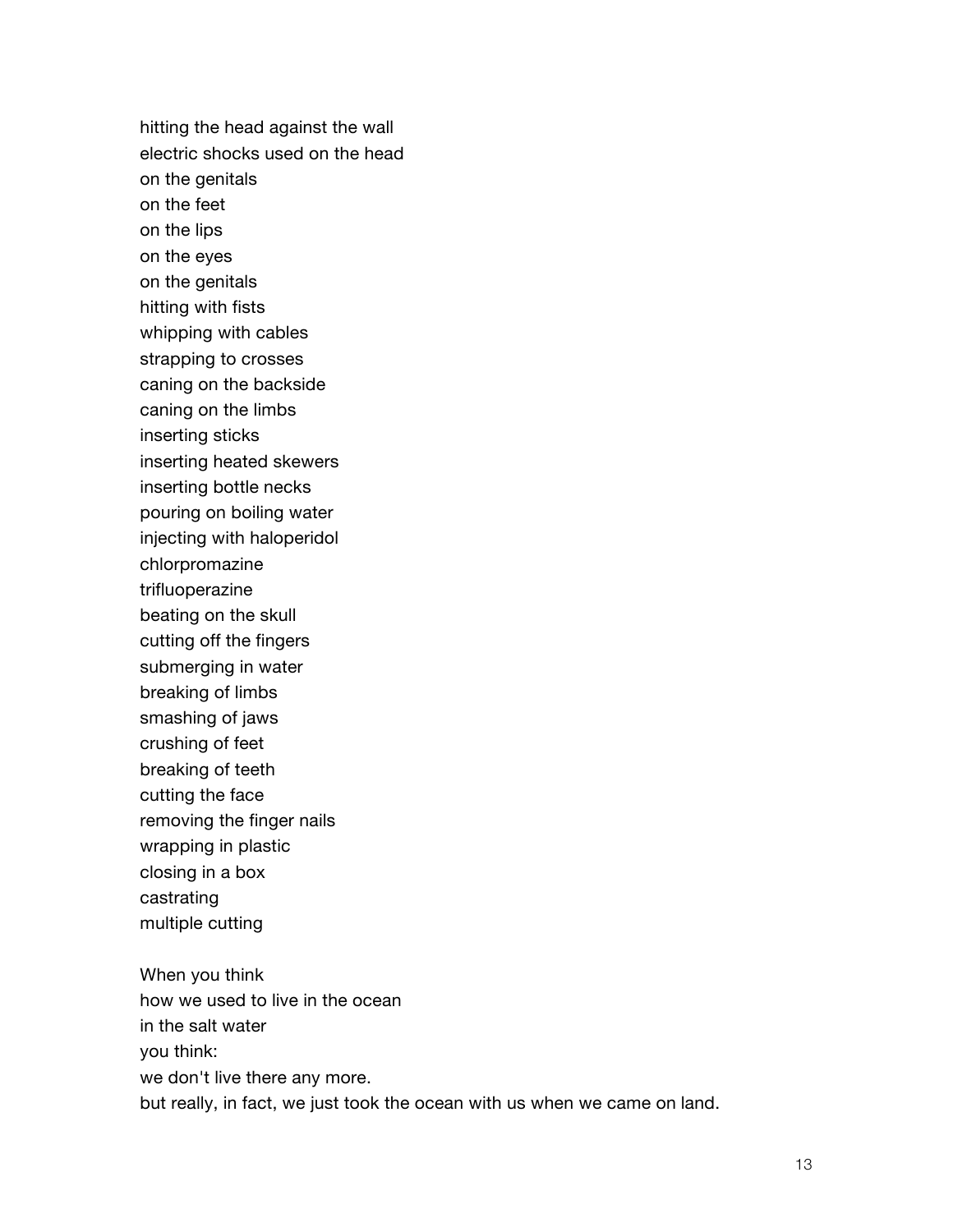The womb is an ocean really,

babies begin in an ocean,

and human blood has the same concentration of salt

#### as sea water.

And no matter where we are

on top of a mountain

or in the middle of a desert,

when we cry or sweat,

we cry or sweat sea water.

Suppose Socrates was wrong,

that we have never seen the truth,

and so,

if we ever do see it,

we won't recognize it.

If that's the case,

then, when one violates the innocent,

there's nothing to be said along the lines of:

"There is something within us—

some human nature, or some other nature—

that we are betraying,

or there is something beyond these practices that condemns us.

If we don't have this to say,

all we have left to say is:

Yes, well.

Finally.

Now we know ourselves.

# [THE REPEATED CRIES OF A TROPICAL BIRD WHICH WE HEAR ON THROUGH THE FOLLOWING TEXT.]

Last night I dreamed I was a soul wrapped in a pumpkin that went through some empty rooms and so to heaven. I saw my daughter there, just ten years old, playing the violin and I thought: well,